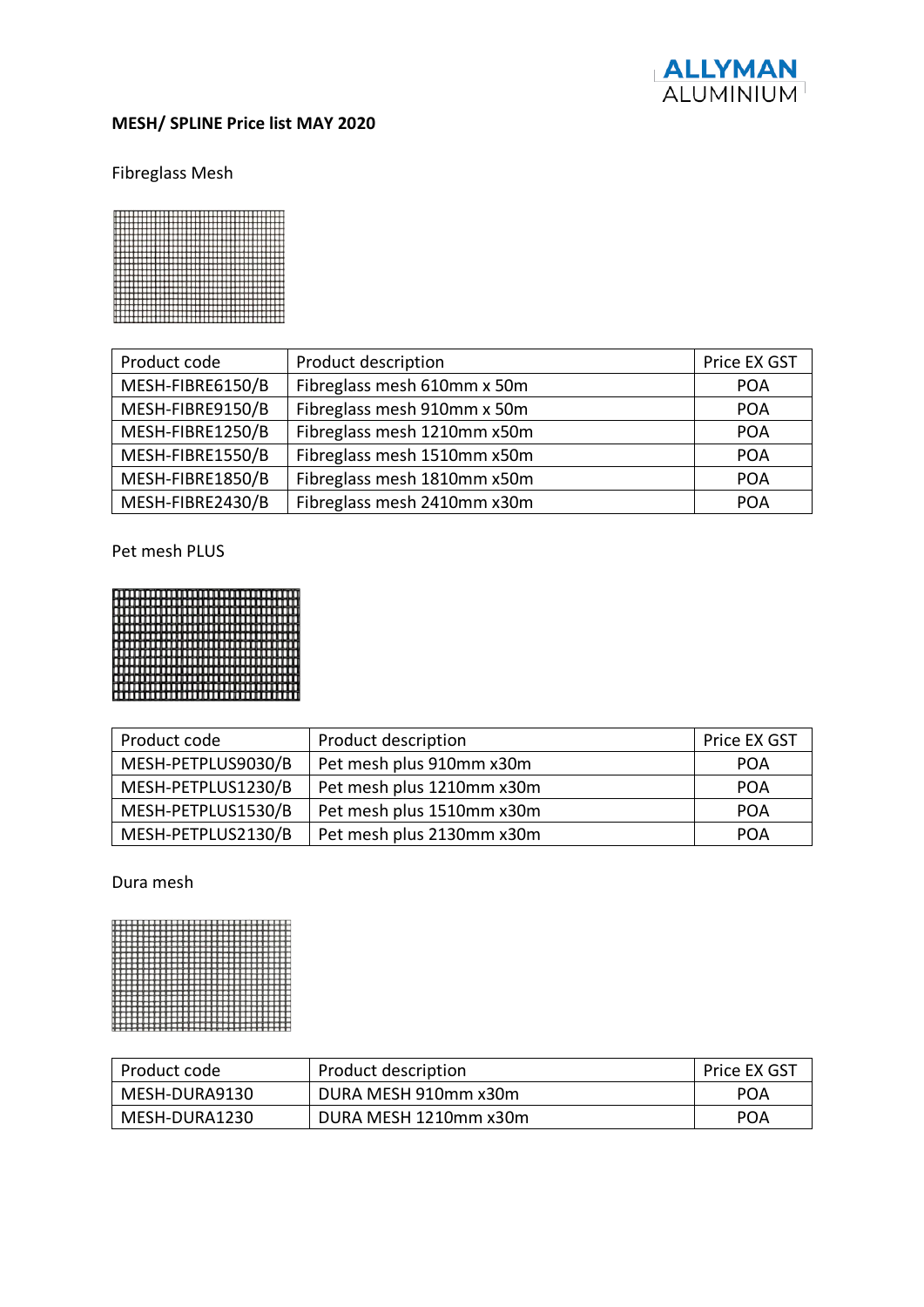

#### **MESH/ SPLINE Price list MAY 2020**

#### Aluminium Mesh



| Product code  | Product description        | Price EX GST |
|---------------|----------------------------|--------------|
| MESH-ALUM6130 | Aluminium mesh 610mm x 30m | <b>POA</b>   |
| MESH-ALUM9130 | Aluminium mesh 910mm x 30m | <b>POA</b>   |
| MESH-ALUM1230 | Aluminium mesh 1210mm x30m | POA          |
| MESH-ALUM1530 | Aluminium mesh 1510mm x30m | POA          |
| MESH-ALUM1830 | Aluminium mesh 1810mm x30m | POA          |

# Stainless Steel Mesh



| Product code    | Product description              | Price EX GST |
|-----------------|----------------------------------|--------------|
| MESH-SSTEEL6130 | Stainless steel mesh 610mm x30m  | POA          |
| MESH-SSTEEL9130 | Stainless steel mesh 910mm x30m  | POA          |
| MESH-SSTEEL1230 | Stainless steel mesh 1210mm x30m | POA          |
| MESH-SSTEEL1530 | Stainless steel mesh 1510mm x30m | POA          |

## PVC Spline



| Product code     | Product description   | Price EX GST |
|------------------|-----------------------|--------------|
| Spline-4.0mm/PVC | PVC spline 4.0mm 300m | <b>POA</b>   |
| Spline-5.0mm/PVC | PVC spline 5.0mm 300m | <b>POA</b>   |
| Spline-5.4mm/PVC | PVC spline 5.4mm 300m | <b>POA</b>   |
| Spline-5.7mm/PVC | PVC spline 5.7mm 300m | <b>POA</b>   |
| Spline-6.0mm/PVC | PVC spline 6.0mm 300m | <b>POA</b>   |